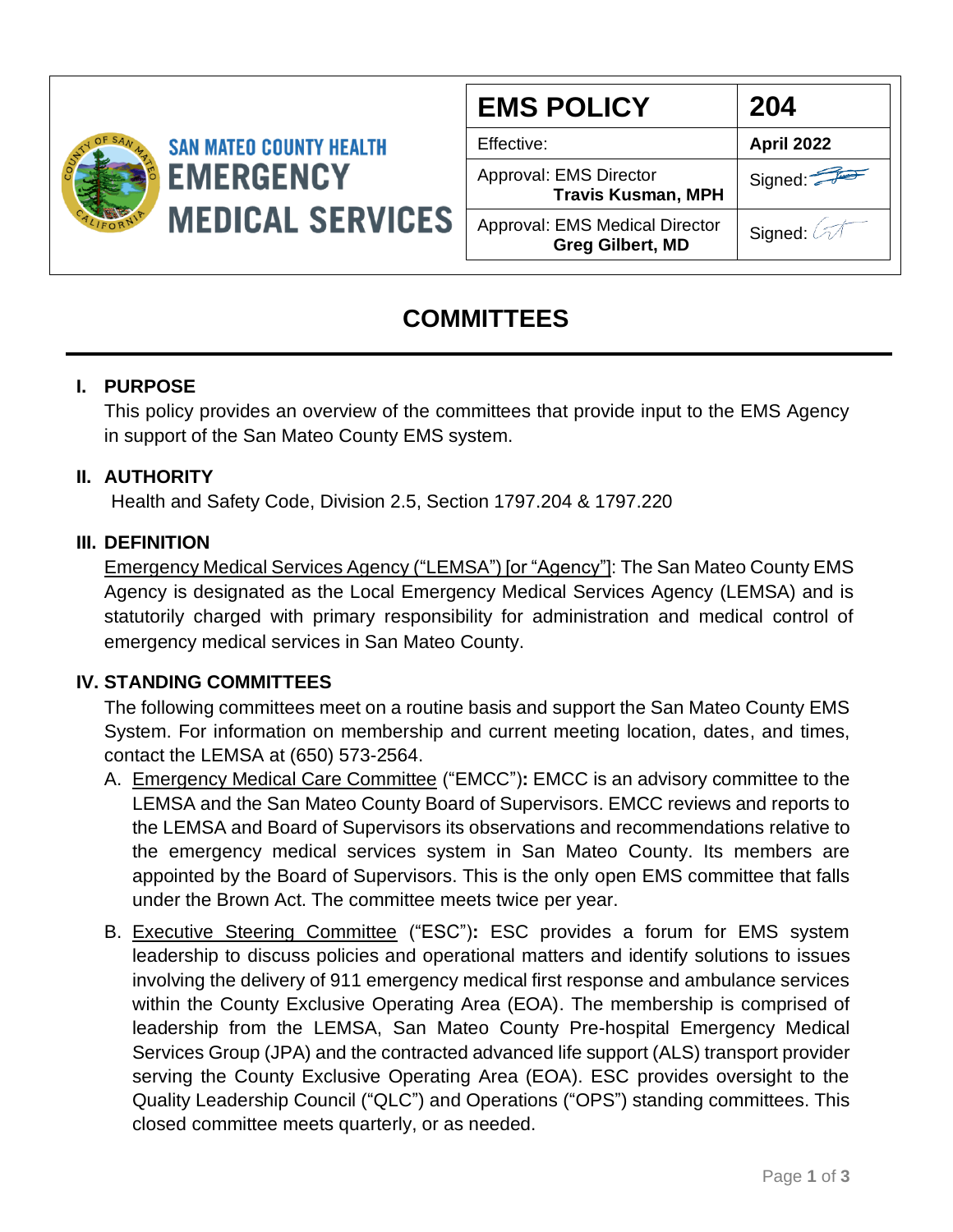|  |                                                                               | <b>EMS POLICY</b>                                         | 204               |
|--|-------------------------------------------------------------------------------|-----------------------------------------------------------|-------------------|
|  | <b>SAN MATEO COUNTY HEALTH</b><br><b>EMERGENCY</b><br><b>MEDICAL SERVICES</b> | Effective:                                                | <b>April 2022</b> |
|  |                                                                               | Approval: EMS Director<br><b>Travis Kusman, MPH</b>       | Signed:           |
|  |                                                                               | Approval: EMS Medical Director<br><b>Greg Gilbert, MD</b> | Signed:           |

C. Medical Advisory Committee ("MAC"): MAC is an advisory committee to the LEMSA and its EMS Medical Director that provides expert medical input into the development of EMS clinical care policies, procedures, and protocols. MAC provides a forum for communication between all emergency medical care providers and agencies, including hospital and pre-hospital representatives. The EMS Medical Director acts as the liaison between MAC and ESC. MAC is an open committee that meets quarterly, or as needed.

# **V. SUBCOMMITTEES**

The following subcommittees meet on a routine basis and support the Standing Committees of the San Mateo County EMS System. For information on membership and current meeting location, dates, and times, contact the LEMSA at (650) 573-2564.

- A. Quality Leadership Council ("QLC")**:** QLC is comprised of representatives from the LEMSA, San Mateo County Pre-hospital Emergency Medical Services Group (JPA), LEMSA approved advanced life support (ALS) transport providers, and Public Safety Communications. QLC coordinates peer-driven performance improvement for all EMS personnel working in San Mateo County and promotes compliance with contractual requirements for training and patient care. The committee uses clinical data trends to recommend system wide education and/or policy changes to continually improve EMS patient care. This group reviews and provides input for revision of existing policies and protocols and the creation of new policies and protocols that require additional attention beyond the scope of MAC and ESC. This closed committee meets monthly.
- B. Operations ("OPS"): OPS is comprised of representatives from the LEMSA, San Mateo County Pre-hospital Emergency Medical Services Group (JPA), LEMSA approved advanced life support (ALS) transport providers, and Public Safety Communications. The function of OPS is to focus on system operations. The group may make recommendations on equipment, provide input on revisions of existing policies, and support creation of new policies that require additional attention beyond the scope of MAC and ESC. This closed committee meets monthly.
- C. ST Elevated Myocardial Infarction ("STEMI"): STEMI membership is comprised of physicians, nurses, EMS providers, LEMSA and other representatives who participate in the STEMI system of care. This confidential quality improvement committee reviews the appropriateness and quality of STEMI care provided throughout the STEMI system and reviews patient outcomes to identify system issues / opportunities for improvement. This closed committee meets quarterly.
- D. Stroke: Stroke membership is comprised of physicians, nurses, EMS providers, LEMSA